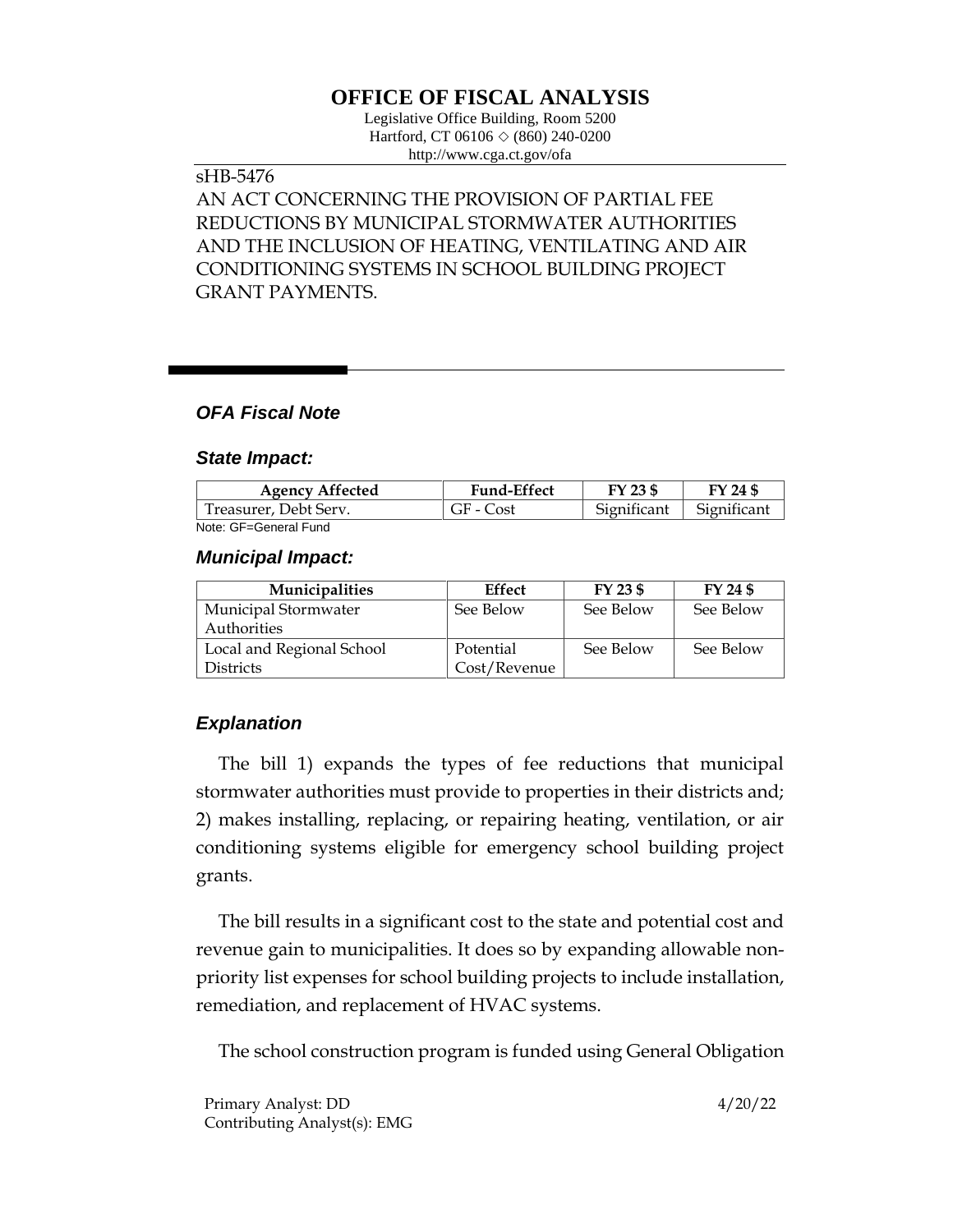(GO) bonds, in two large tracts: priority list projects (i.e., larger projects approved in legislation) and non-priority list projects. Non-priority list projects currently include emergency items, such as fire or catastrophe damage, leaking roofs, or code violations. The bill expands the nonpriority list projects to include HVAC installation, replacement, and repair.

Non-priority list projects are allowed at the discretion of the Commissioner of Administrative Services within available resources of the program. As of April 1, 2022, the unallocated bond balance available under the school construction authorization is \$636 million, with another \$550 million effective under current law to start FY 23. The bill is expected to result in an increase in the use of GO bond funds for nonpriority list reimbursable expenses, which would expedite anticipated debt service from existing bond authorizations.

The bill does not change GO bond authorizations relevant to the program. However, those funds are necessary to support both priority list and non-priority list projects. The most recent estimate by DAS indicated approximately \$2.6 billion worth of outstanding long-term liability for current grant commitments, to be paid over the next several years.<sup>1</sup> The expanded use of current authorizations for HVAC upgrades through the non-priority list program will necessitate increased bond authorization for the program in the future, which will increase longterm debt service costs.

To the extent local and regional school districts choose to pursue additional HVAC projects allowed under the bill, there would be increased costs and revenues to the same districts.

Specific costs from eligible projects, including the marginal increase from expanded eligibility, can only be determined as project expenses are incurred by municipalities and state reimbursements are sought and

<sup>1</sup> Source: http://143ld24rzjx265ftv4dyehdx-wpengine.netdna-ssl.com/wpcontent/uploads/2021/12/CTState04a-FIN.pdf